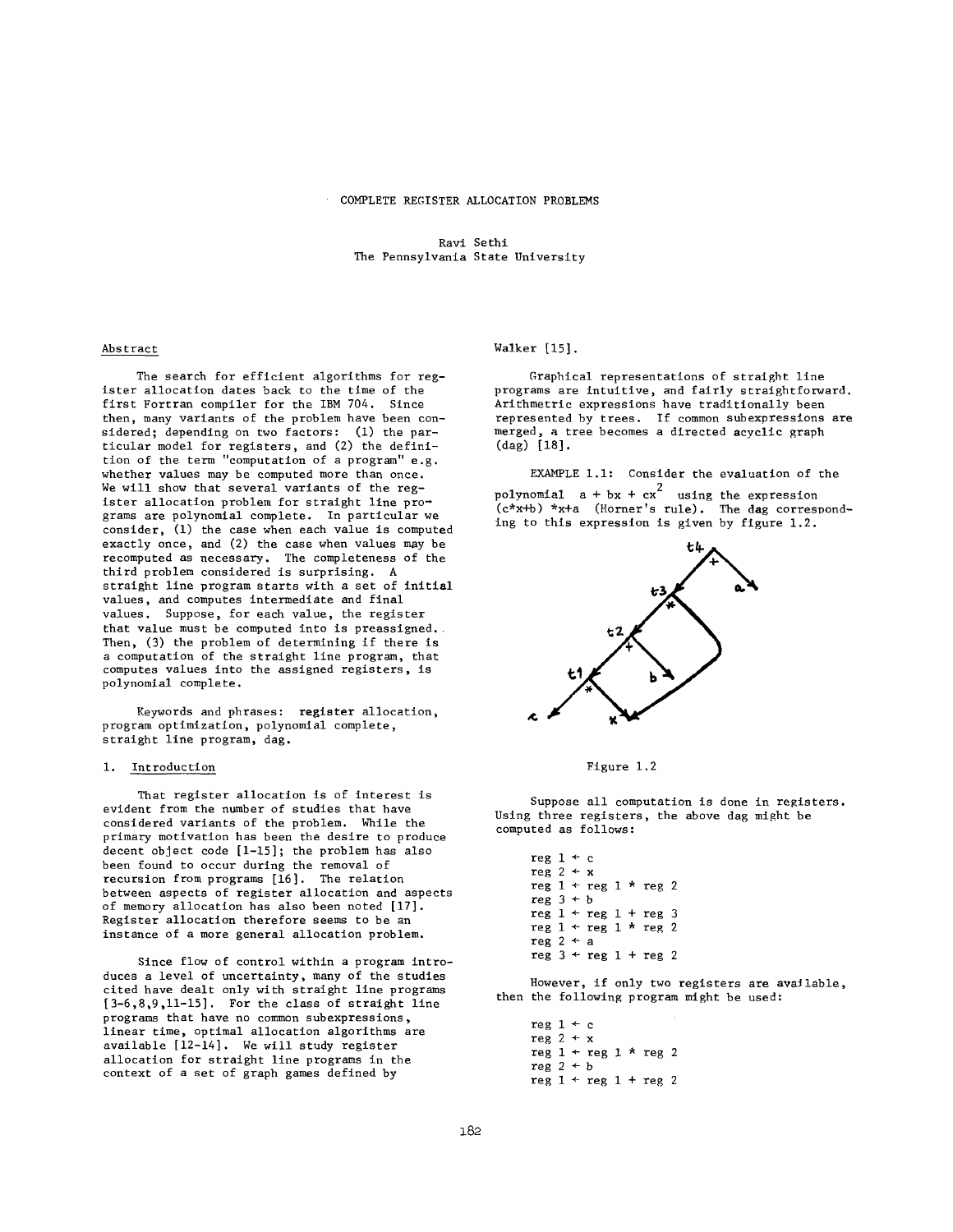reg  $2 + x$ reg  $1 + \text{reg } 1 * \text{reg } 2$  $reg 2 + a$  $reg 1 + reg 1 + reg 2$ 

In the latter program, node x is computed  $r e$ ,  $\Box$ 

For a formal definition of dag, and an algorithm to construct a dag from a straight line program, see [18].

Several problems, like that of determining the chromatic number of a graph, have long defied a nonenumerative solution. A class of such problems, referred to as the class of (polynomial) complete problems has been defined in [19.21]. The class has the important property that if any member of the class can be solved in time a polynomial in some characteristic of the problem, then all members of the class can be solved in polynomial time. More importantly, if any complete problem can be solved in polynomial time, then all languages accepted by nondeterministic Turing machines in polynomial time can be accepted by deterministic Turing machines in polynomial time [19,21]. Background results relating to the term "polynomial complete" may be found in section  $2.5$ 

Informally, the computation of a dag will be viewed as a game played on the dag. The game assumes that there is an infinite supply of labeled stones, where a stone represents a register. Placing a stone on a node corresponds to computing the node. Thus, a stone may be placed on a nonleaf node x only when there are stones on all directed descendants of x. It will be assumed in section 3 that a node in a dag is computed exactly once. The rules will be generalized in section 4 to permit a node to be recomputed. In each case, it will be shown that given an integer k, the problem of determining if a dag can be computed using no more than k registers, is polynomial complete.

viewed as a game played on the dag. The game played on the game played on the game played on the game played o

When no node in a dag is recomputed, an allocation for the dag may be viewed as a function from nodes to registers. It should be clear that not all functions from nodes to registers are allocations. For example, it would not do to assign all nodes to the same register. A somewhat less trivial example is given by Figure 1.3. It will be shown in section 5 that the problem of determining if a function from nodes to registers is an allocation, is polynomial complete.



Figure 1.3

In order to appreciate why the last result mentioned is surprising, consider the colouring problem, which may be stated as follows: Given an undirected graph  $G$ , a colouring of  $G$  is a function from nodes in  $G$  to colours, such that no two nodes, joined by an edge in G, may have the same colour. Given an integer k, determine if there is a colouring of G that uses no more than k colours.

While it is known  $[21]$ , that the colouring problem is polynomial complete, given a function from nodes to colours, it is easy to check if the function is a colouring of the graph. In contrast to checking for an allocation, all that needs to be done is to check that no two nodes joined by an edge are assigned the same colour.

Section 6 considers the implications of the results in sections 3 and 4 to other register allocation problems.

#### 2. Polynomial Completeness complete problems  $\sim$  and concepts that are problems that are problems that are problems that are problems to

In order to define the class of "polynomial complete problems", a number of concepts that are basic to any discussion in language theory are required. We will not define such terms as deterministic Turing machines, nondeterministic Turing machines, moves made by such machines, and  $\frac{1}{2}$  initians may be found, for example, in  $\left[2\right]$ class of languages over Z, accepted by poly-

Let  $\Sigma$  be some alphabet. Let P be the class of languages over  $\Sigma$ , accepted by polynomial time bounded deterministic Turing machines, and let NP be the class of languages accepted by polynomial time bounded nondeterministic Turing machines. P is clearly a subset of NP.  $j$ g not known if  $P = NP$ .

Just as languages accepted by Turing machines are defined, it is possible to define the<br>"function computed" by a Turing machine. See [21], for instance.

into Z computed by polynomial time bounded Let it be the class of functions from into  $\overline{\Sigma}^*$  computed by polynomial time bounded deterministic Turing machines. Let L and M be languages. L is said to be reducible to M if there exists a function  $f \in \mathbb{I}$ , such the  $f(x)$  is in M if and only if x is in L. is called (polynomial) complete if L is in N and every language in  $\overline{NP}$  is reducible to L. Either all complete languages are in P, or none of them is. The former alternative holds if and only if  $P = NP$  [21]."

Demonstrating that all languages in NP are reducible to a given language L is facilitated by a theorem due to Cook [19]. Informally, Cook showed that acceptance of a string in any language in NP is reducible to determining if a formula in the propositional calculus is satisfiable. We will have occasion to deal with this<br>problem in some detail.

reducible to a given language L is facilitated

DEFINITION: There is a set  $\{x_1, x_2, \ldots, x_n\}$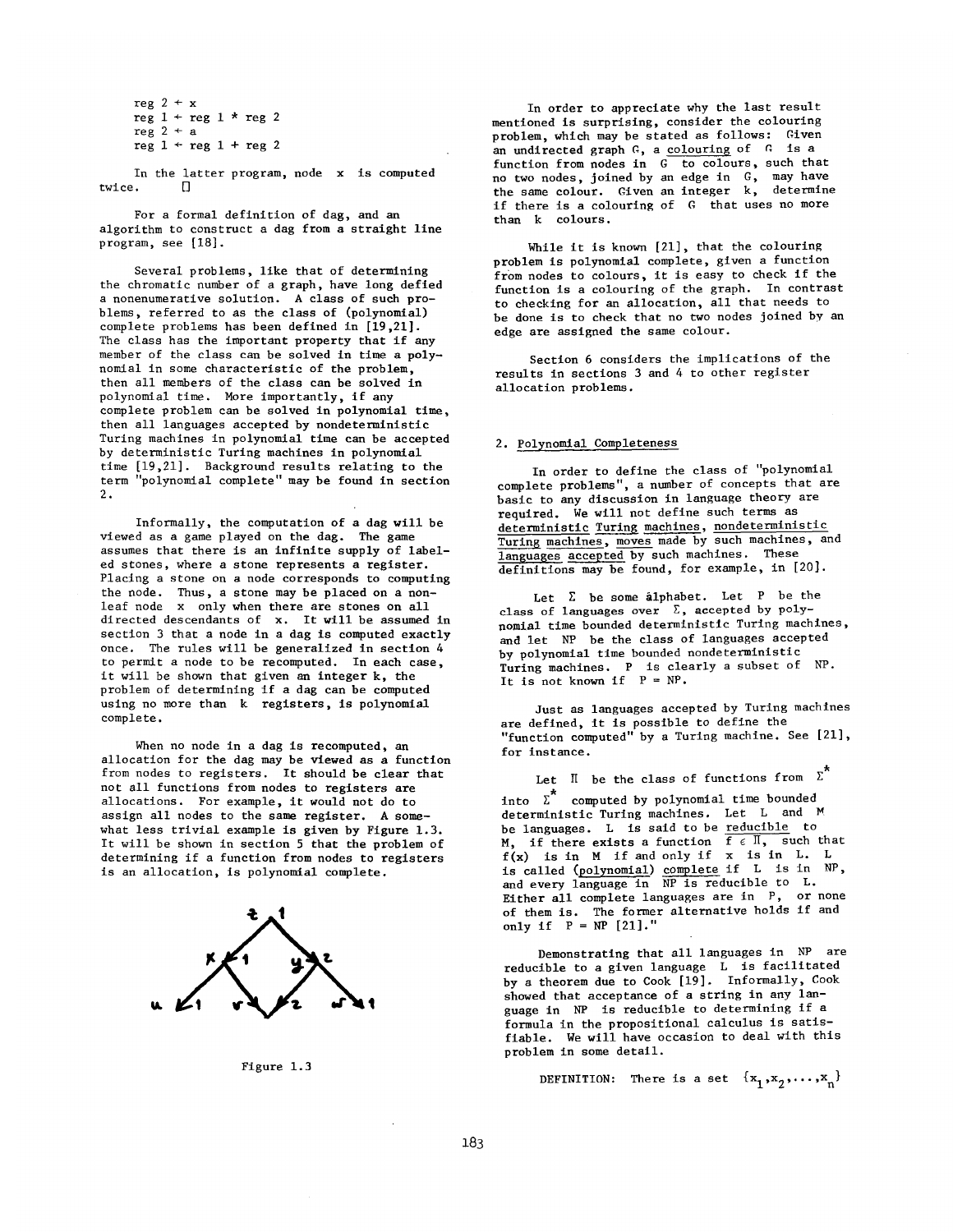of variables. If x is a variable, then the

symbols "x" and "x" are called literals. x

**is** called a complement of x, and x is called a  $m$  and  $m$  of  $\overline{x}$ . A clause is a subset of the set  $\overline{c}$  literals. A clause  $C = \{y, y, \ldots, y\}$  will often be represented by "C =  $y_1 \vee y_2 \vee \dots \vee y_m$ ."

If  $C_1, C_2, \ldots, C_m$  are clauses, then C, the conjunction of the clauses, will be represented by  $X \wedge C \wedge \ldots \wedge C$  ". C will also be referred to as an m~clause satisfiability problem over n variables.

is said to be satisfiable, if there exists  $\cot S$  which is a subset of the set of literals, such that:

- 1. S does not contain a pair of complementary literals.
- $S \cap C_i \neq \emptyset$ , for  $i = 1, 2, ..., m$ .

If the set S exists, then a literal y in S will be said to be true, or have value  $1$ , and the complement of the literal will be said to be false, or have value 0. If a literal in a class is true, the clause will be said to be true.  $\square$ 

It is easy to associate a language with the set of satisfiability problems. Following Cook [19], each variable can be represented by some element in  $\Sigma$ , followed by a number in binary notation. Note that there may be an arbitrarily large number of variables. The complement of a variable can be represented, say, by the symbol "<sup>"</sup> followed by the representation of the variable. The other connectives are "v" and "^". When no confusion can occur, the term "satisfiability problem" will be used to refer to the corresponding string, generated as outlined in this paragraph.

THEOREM (Cook): If a language L is in NP, then L is reducible to the set of satisfiability problems.

PROOF: See [19].  $\Box$ 

Just as satisfiability problems were defined, it is possible to define satisfiability problems in with each clause has exactly three literals.

THEOREM (Cook): If a language L is in NP, then L is reducible to the set of satisfiability problems with exactly three literals per clause.

PROOF: Immediate from the result for satisfiability problems with at most three literals per clause  $[19]$ .  $\Box$ 

The approach in the following sections will be to show that the problem on hand can be associated with a language L in NP, and that the set of satisfiability problems with exactly three literals per clause is reducible to L.

# 3. Satisfiability to Minimal Allocation

Following Walker [15], the "computation" of a dag will be viewed as a game played on the dag.

GAME 1: Let there be an infinite supply of labelled stones, where the stones may be thought of as registers.

A move in game 1 is one of the following:

i. place a stone on a leaf

2. pick up a stone from a node

if there are stones on every direct descendant of a node x, then:

3. place a stone on x, or

4. move a stone to x from one of the direct descendants of x.

n

DEFINITION 3.1: A computation of a dag is a sequence of moves in game 1, that starts with no stones on any node in the dag, place a stone at most once on any node, and ends with stones on all  $\overline{D}$  ots in the dag.  $\overline{D}$ 

PROBLEM I: Given an integer k, does there exist a computation of a dag that uses no more than k registers (nodes may not be recomputed).

The polynomial completeness of problem 1 will be demonstrated as follows: Given an m-clause satisfiability problem over n variables, with exactly 3 literals per clause, a dag D will be constructed. If the problem is satisfiable, it will be possible to compute D using some number, say k, of registers. If the problem is not satisfiable, then at least  $k + 1$  registers will be required to compute D.

D will have 2n nodes  $x_1,\overline{x}_1,\ldots,x_n,\overline{x}_n$ , at correspond to the literals, and m nodes Cl,C2,...Cm, that correspond to the clauses. The first stage of the computation of D will be to mpute exactly one of  $x$  and  $\overline{x}$ , for all k,  $\zeta$   $k \leq n$  This stage may be thought of as ecioning" values to the literals.

EXAMPLE 3.2: Consider the schematic diagram of a dag in Figure 3.3. Circles at nodes mean that once placed, a stone may not be picked up from these nodes. This effect can be achieved by defining a new node called the final node, and making a all circled nodes direct descendants of the final node. Since no nodes may be recomputed, a stone placed on a circled node must remain there until the final node is computed.

Triangles at some of the leaves mean that the computation begins by placing stones on these leaves. This feature can be implemented by defining a new node called the initial node, and making, (a) all leaves with triangles direct descendants of the initial node, and (b) all other nonleaf nodes ancestors of the initial node.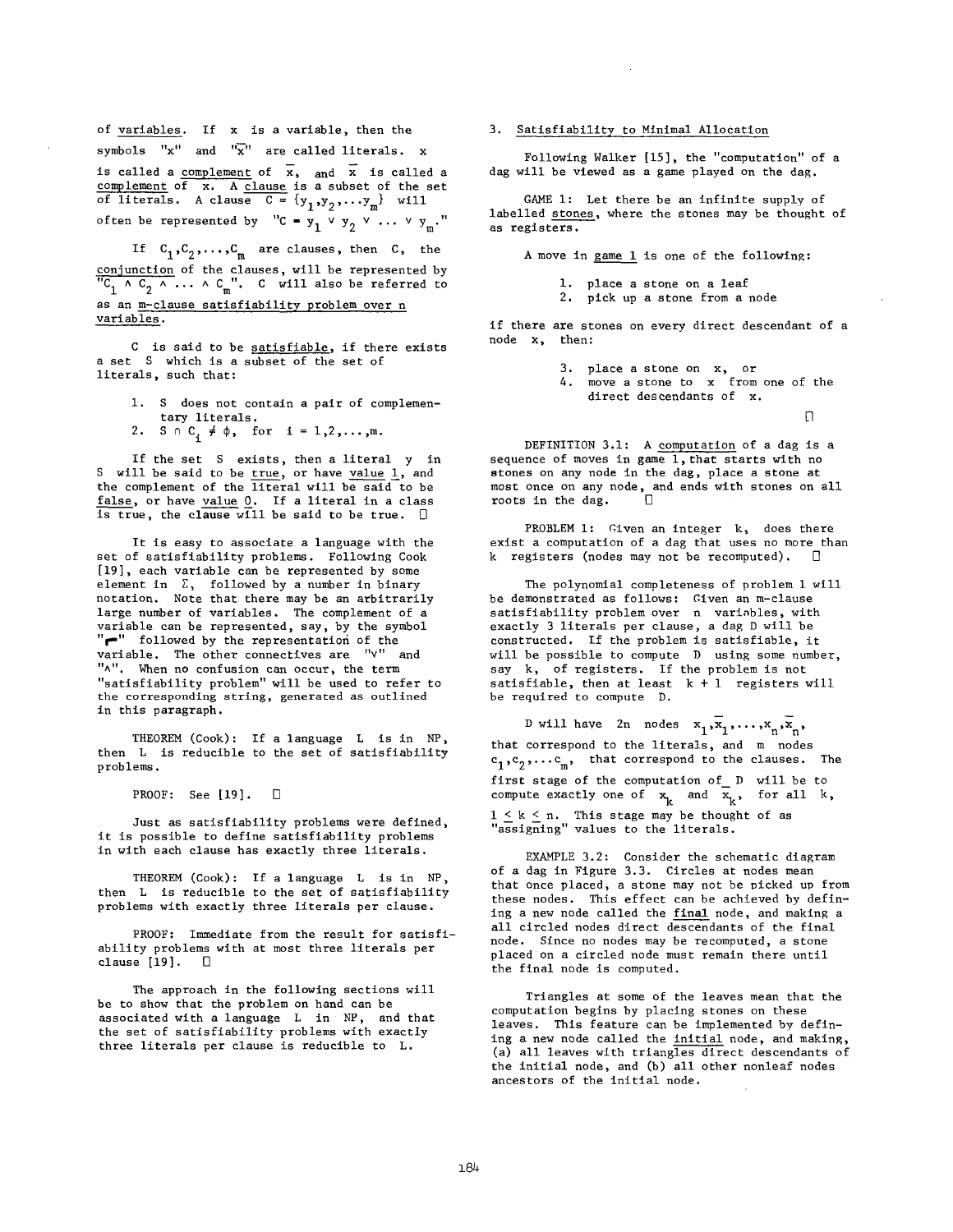

Suppose that in addition to the stones on leaves with triangles, there are 2n stones in hand. If any node other than  $z_1$  is now computed we will never be able to compute  $z_1$ . Once computed,  $z_1$  will hold a stone, and 2n-1 stones will then be available.

We now have a choice. We may either compute  $w_1$ , or one of  $x_1$  and  $\overline{x}_1$ . Suppose  $x_1$  is computed. One stone will then be held at  $x_1$ , leaving  $2n-2$  stones free. Note that at  $u_{11}$  is now free to go to  $w_1$ . The  $2n-2$  free stones cani not be used to compute  $\mathbf{x}_1$ , but  $\mathbf{z}_2$  can easily be computed. It is easy to see that for all i,  $1 \le i \le n$ , exactly one of  $x_i$  and  $\overline{x}_i$  can be computed. Note also that had  $w_1$  not been present, it would have been possible to compute both  $x_2$  and  $\overline{x}_2$ , by skipping the computation of  $x_1$  or  $\overline{x}_1$ .

The second stage computes the nodes  $c_1,c_2,\ldots c_m$ . If the "assignment" of values to literals is such that each clause is true, then no extra registers will be required. Otherwise an extra register will have to be used. The

computation of these m nodes releases enough stones to compute any nodes that are left to be computed.

EXAMPLE 3.4: Consider a clause with two literals  $y_1$  and  $y_2$ . (The generalization to three literals is immediate). Figure 3.5 depicts a portion of a day. Nodes  $y_1$ ,  $y_1$  and  $y_2$  are in the part of the dag that is not shown.  $y_1$  is



a direct ancestor of  $f_1$ ,  $\overline{y}_1$  and  $y_2$  are direct ancestors of  $f_2$ . Nodes  $y_1$  and  $\overline{y}_1$  are such that  $y_1$  can be computed if and only if  $\overline{y}_1$  is not computed. Let stone 1 be on  $f_1$  and stone 2 on  $f_2$ .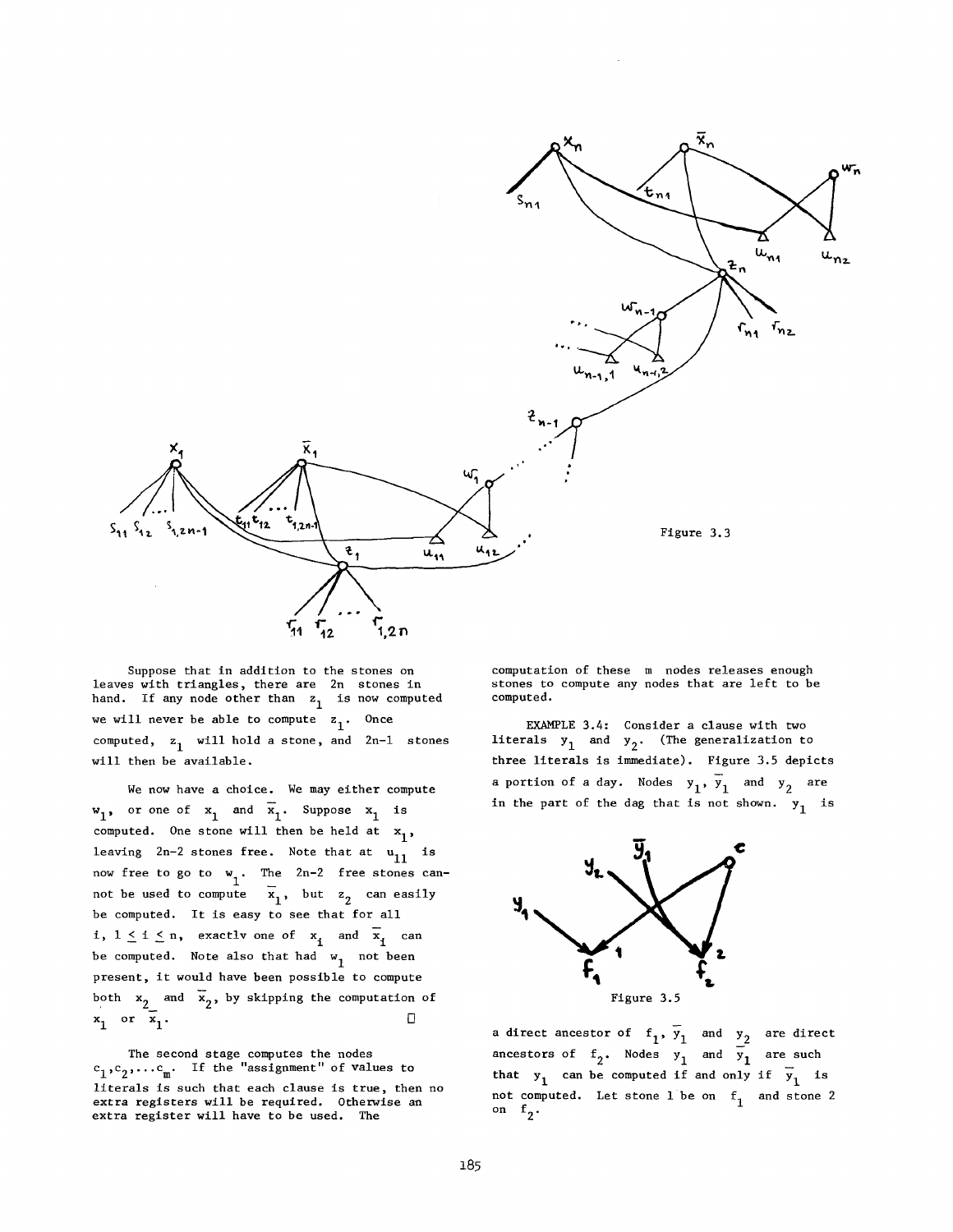Since the reduction of the satisfiability problem to problem 1 will be sensitive to the number of stones available, we want to ensure that (1) if either  $y_1$  or  $y_2$  is computed, a stone can be moved to c, and (2) even if both  $y_1$  and  $y_2$ are computed, neither of the stones can be picked up (node c will hold a stone).

Since  $y_1$  is computed if and only if  $\overline{y}_1$  is not, it should be evident that the construction in figure 3.5 satisfies both the above criteria.

The use of the letters c, f, r-u, w-z will be consistent with their use in figures 3.3 and 3.5.

REDUCTION I: Given an m-clause satisfiability problem over the n variables  $x_1, x_2, \ldots, x_n$ , where for all i,  $1 \leq i \leq m$ , clause i has exactly three literals,  $y_{11}$ ,  $y_{12}$ and  $y_{13}$ , construct a dag D as follows: Nodes: A u B u C u F u M u RST u U u W u X u Z

A =  $\{a_{i} \mid 1 \leq j \leq 2n + 1\}$  $B = \{b \begin{matrix} 1 \\ 1 \end{matrix} \mid 1 \leq j \leq 2n - m\}$  $C = \{c_i \mid 1 \leq i \leq m\}$  $F = \{f_{i,j} \mid 1 \leq i \leq m, 1 \leq j \leq 3\}$  $M = \{initial, d, final\}$ RST =  $\{r_{k,j} \mid 1 \le k \le n, 1 \le j \le 2n-2k+2\}$  u  $\{s_{n+1}, t_{n+1} \mid 1 \leq k \leq n, 1 \leq i \leq 2n-2k+\}$  $\text{U} = \{u \mid 1 \leq k \leq n, 1 \leq i \leq n\}$  $W = \{w \mid 1 \leq k \leq n$  $X = \{x, \overline{x} \mid 1 \leq k \leq n\}$  $Z = \{z_1 \mid 1 \le k \le n\}$ 

The nodes in the set  $A, B, F$  and U will be leaves that are direct descendants of the initial node. Stones will first be placed on these nodes. Nodes in A will have only one direct ancestor the initial node. The first step will be to move a stone from a node in A to the initial node. The initial node, being a direct descendant of the final node will hold one stone. The 2n stones on the remaining nodes in A can be picked up.

These 2n stones will be used to "assign" values to the literals, as in figure 3.3. Once values have been "assigned" to all the literals, i.e.  $w_n$  and  $z_n$  have been computed, there will be no stones free. As in figure 3.5, nodes in will be computed without using any stones in addition to those already on nodes in F, if and only if at least one literal in each clause is true. Node d is computed when all the nodes in C have been computed, releasing the stones on the nodes in  $B$ . The set  $B$  is used to ensure the regardless of the value of m, at least 2n-I stones will be free after d is computed, so that the remaining nodes in X can be computed.

Edges E1  $\cup$  E2  $\cup$ ... $\cup$  E10 E1 = { $(\text{initial}, g)$  |  $g \in A \cup B \cup F \cup U$ } E2 =  $\{(g, initial) | g \in C \cup RST \cup W\}$ E3 = { $(final,g)$  | g  $\in$  W  $\cup$  X  $\cup$  Z  $\cup$  {initial,d}}  $E4 = \{ (x_k, z_k), (x_k, z_k), (x_k, u_{k1}) (x_k, u_{k2}) \}$  $1 \leq k \leq n$ E5 = {( $w_k$ , $u_{k,j}$ ) | 1  $\leq k \leq n$ , 1  $\leq j \leq 2$ }  $E6 = \{(\mathbf{x}_k, \mathbf{s}_{k,j}), (\mathbf{x}_k, \mathbf{t}_{k,j}) \mid 1 \leq k \leq n, 1 \leq j \leq 2n-2k+1\}$  u  $\{(\mathbf{z}_k, \mathbf{r}_{k_1}) \mid 1 \le k \le n, \quad 1 \le j \le 2n-2k+2\}$ E7 = { $(z_k, w_{k-1})$ ,  $(z_k, z_{k-1})$  | 2  $\leq k \leq n$ } u  $\{(c_i, w_n), (c_i, z_n) \mid 1 \leq i \leq m\}$ E8 = { $(c_i, f_{ij})$  |  $1 \le i \le m$ ,  $1 \le j \le 3$ }  $E9 = \{ (d, g) \mid g \in B \cup C \}$ 

For all  $i, 1 \leq i \leq m$ , clause i consisted of the literals y .v and y., For all  $1 \leq j \leq 3$ , since  $y_{1j}$  is a literal, there exists a k,  $1 \le k \le n$ , such that  $y_{1j}$  is either  $x_{k}$  or  $\overline{\mathbf{x}}_k$ . For the definition of the set E10, if  $y_{i,j} = x_k$ , we use the symbol " $y_{i,j}$ " to refer to node  $x$ , and " $\overline{v}$ " to refer to node  $\overline{y}$ Otherwise, if  $y = \overline{x}$ , we use the symbol "y to refer to  $\bar{x}$  and  $\bar{y}$  "to refer to x

El0 = {(Yij,fij )' (~ij'fik) I i < i < m, I i J ~ 3, j + i < k < 3} D 

DEFINITION: Given a set S, let #S give the number of elements in S.

DEFINITION: Let the term  $(m-3,n)$  satisfiability problem be used to refer to an m-clause satisfiability problem over n variables, with exactly three literals per clause.

LEMMA 3.6: Let D be the dag created by reduction 1 for an (m-3,n) satisfiability problem. If the problem is satisfiable, then D can be computed using  $3m + 4n + 1 + iB$  registers.

**PROOF:** Let  $q = 3m + 4n + 1 + 4B$ . We will give an algorithm to compute D using q stones. Let the stones be numbered  $1, 2, ..., q$ .

i. D has q leaves, given by the sets A,B,F, and U. Place q stones on the leaves of D as follows: stones  $1, 2, \ldots$  3m on nodes in F; stones  $3m + 1$ ,  $2m + \sqrt{k}$  on the elements of stones  $3m + \sqrt[3]{R} + 1$ ,  $3m + \sqrt[3]{R} + 2n$  on the elements of  $\mathbb{U}$ ; the remaining  $2n + 1$  stones the elements of

2. Let  $p = 3m + 2n + 1 + 4R$ . Note that stone p is on an element of  $A$ , and that the initial node is the only direct ancestor of the nodes in A. Move stone p up to the initial node, and pick up stones p+l,p+2,...,p+2n.

3. Do 4 for  $k = 1, 2, ..., n$ . (See figure 3.3).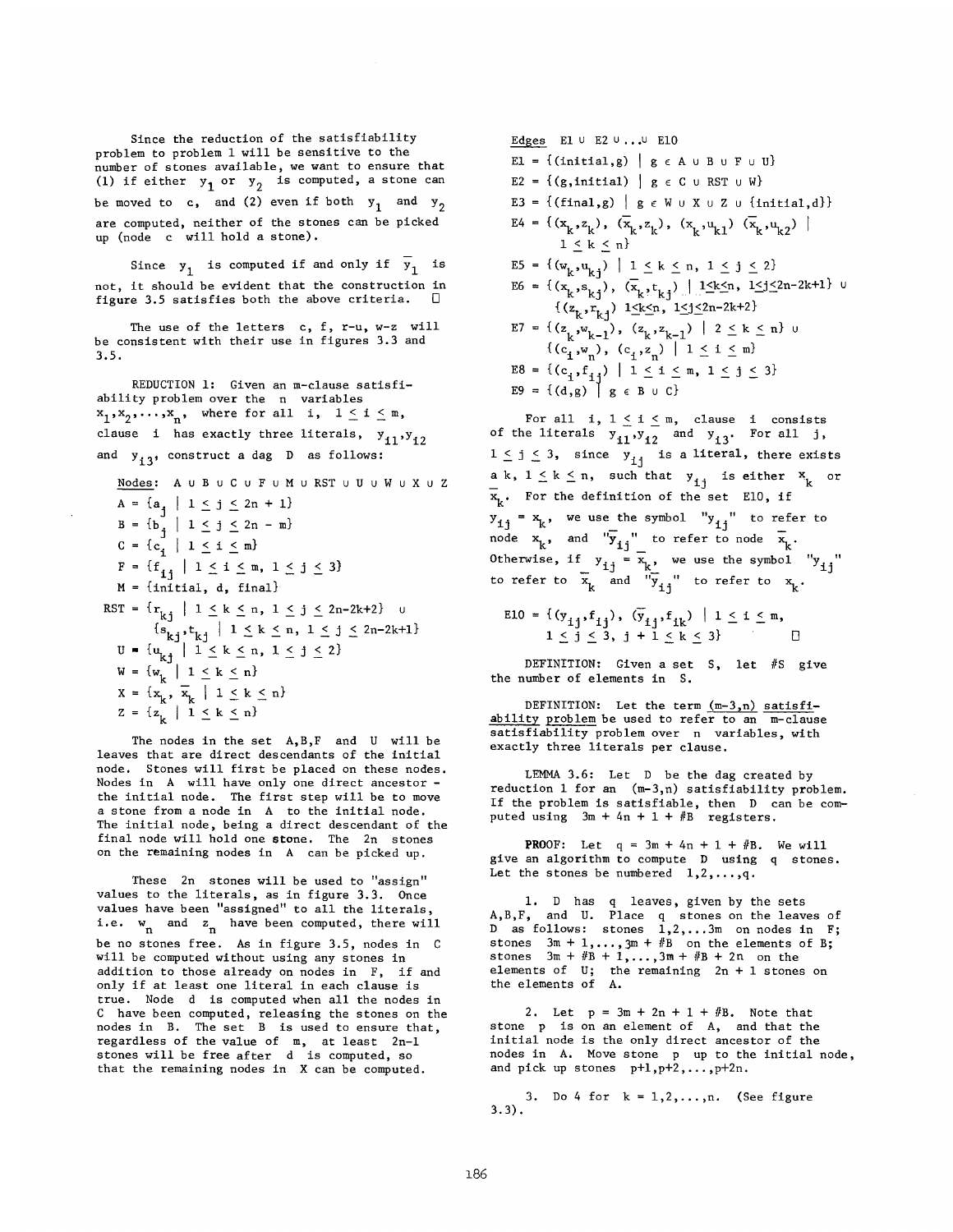$\frac{1}{2}$  and  $\frac{1}{2}$  is the literal pick up stones p+2n. If the literal pick  $\frac{1}{2}$  $k_j$  is true for the problem to be satisfiable, then the problem then the satisfiable, then the satisfiable, then the satisfiable,  $k$ ,  $k$ and pick up stones  $p+2k, ..., p+2n$ . If the literal  $x_k$  is true for the problem to be satisfiable, then place stone  $p+2k, \ldots, p+2n$  on nodes  $s_{k,j}$ ,  $\alpha$ stone at Ukl to w k. stone at  $u_{k1}$  to  $w_k$ .

If the literal  $x_k$  is false, then place stones  $p+2k, \ldots, p+2n$  on nodes  $t_{k+1}$ ,  $1 \leq j \leq 2n - 2k + 1$ . Move stone  $p + 2k$  up to node  $x_k$ , and pick up stones p+2k+1,..., p+2n. Move the stone at  $u_{k2}$  to  $w_k$ .

If the value of  $x_k$  is undefined, then proceed as if  $x_k$  were true.

5. Do 6 for  $i = 1, 2, ..., m$ . (see figure 3.5)

6. For clause i,  $y_{i1} \vee y_{i2} \vee y_{i3}$ , if  $y_{i1}$ is true, then move the stone which is at  $f_{11}$ , up  $c_i$ . Otherwise, if  $y_{i2}$  is true, then move the  $\frac{1}{\sqrt{2}}$  then the conjunction of the conjunction of the conjunction of the conjunction of the conjunction of the conjunction of the conjunction of the conjunction of the conjunction of the conjunction of the conjuncti  $f_1$   $f_2$  must be the store at  $f_1$   $f_2$  must be the store store at  $f_1$ then the conjunction of the clauses being satis-<br>fiable,  $y_{i3}$  must be true. So move the stone at  $f_{i3}$  to  $c_{i}$ .

7. Move the stone at  $c_1$  up to d. Pick up the stones at  $c_2, c_3, \ldots c_m$ , and the stones on the elements of B. By construction,  $m - 1 + iB \ge 2n - 1$ .

8. Use the 2n-1 stones in hand to compute the nodes that remain to be computed.

It is easy to verify that the above algorithm does indeed compute D.

Let  $\Box$  3.7: Let  $\Box$  be the dag constructed by the dag constructed by the dag constructed by the dag constructed by  $\Box$ 

LEMMA  $3.7$ : Let D be the dag constructed by reduction 1 for an  $(m-3,n)$  satisfiability proiem. Let D be comput  $z$ , is computed,  $z$ 

for all j,  $1 \leq j \leq k-1$ , at most c of  $x_j$  and  $\overline{x}_j$  has been computed. (b)  $2n - 2k + 1$  stones are free.

PROOF: Since the initial node is a direct ancestor of all the leaves, and a descendant of all other nonleaves, the first moves in the computation must be to place stones on all the Since all elements of the set C are directed and the set C are directed as a set C are directed as  $\sim$ 

none of the elements of C can have been computed.  $T_n$ , such  $\sum_{n=1}^{\infty}$  is compared, none of the elements of C can have been computed. Therefore stones on nodes in the set F cannot be free. Node d, being an ancestor of the nodes in C cannot have been computed, so stones on nodes

in the set B cannot be free. Moreover, the initial node, being a direct descendant of the final node will hold a stone. Therefore  $3m + 1 + iB$  stones cannot be free.

**basis:**  $k = 1$ . Node  $z_1$  has 2n direct just been computed, at least 2n - i stones are free. just been computed, at least 2n - 1 stones are free.

 $\mathbf{f}$  stores on  $\mathbf{f}$  stores on  $\mathbf{f}$  stores on  $\mathbf{f}$  and  $\mathbf{f}$  and  $\mathbf{f}$  are free.  $T_1$ , and which is at  $T_2$  stores, one of  $T_1$ . Hence, stones on nodes in U cannot be free.<br>That leaves 2n stones, one of which is at z<sub>1</sub>. Hence, exactly  $2n - 1$  stones are free.

all smaller values, and consider  $z_{k+1}$ .

Note that since 2nd and the single choice 2, 1 stones are free, 1 stones are free, 1 stones are free, 1 stones none of the set  $\mathbf{s}$  the set the set  $\mathbf{s}$ Note that since  $2n - 2k + 1$  stones are free, none of the elements of the set

 $\{\mathbf x_1, \mathbf x_1, \ldots, \mathbf x_{k-1}, \mathbf x_{k-1}\}$  that remain to be computed can be touched.  $2n - 2j + 1$  stones are req to compute either  $x_j$  or  $\overline{x}_j$ . For  $j \le k$ ,  $2n - 2j + 1 > 2n - 2k + 1.$ 

By accounting for the number of stones held, it can be seen that  $w_k$  cannot have a stone on it. Thus, the next node computed is either one of is computed. The moved from  $\sigma$  store can be moved from one of  $\sigma$ k k<sup>2</sup> k. <sup>II</sup> k. K is computed. Then a stone can be moved from one<br>of  $u_{k1}$  and  $u_{k2}$ , as appropriate, to  $w_k$ . Moreover, once one of  $x_k$  and  $\overline{x}_k$  is computed,  $2n - 2k$  stones will be free, and the other element of  $\{x_k, \overline{x}_k\}$  cannot be computed.

If neither  $x_k$  nor  $\overline{x}_k$  is computed,  $w_k$ again, 2n - 2k stones will be free. Since  $\mathbb{R}$  -  $\mathbb{R}$  -  $\mathbb{R}$  -  $\mathbb{R}$  -  $\mathbb{R}$  -  $\mathbb{R}$  -  $\mathbb{R}$  -  $\mathbb{R}$  -  $\mathbb{R}$  -  $\mathbb{R}$  -  $\mathbb{R}$  -  $\mathbb{R}$  -  $\mathbb{R}$  -  $\mathbb{R}$  -  $\mathbb{R}$  -  $\mathbb{R}$  -  $\mathbb{R}$  -  $\mathbb{R}$  -  $\mathbb{R}$  -  $\mathbb{R}$  again,  $2n - 2k$  stones will be free. Since<br> $z_{k+1}$  requires  $2n - 2k$  stones, the free stones must be saved for the direct descendants of  $z_{k+1}$ .

LEMMA 3.8: Let D be ~he dag constructed

LEMMA 3.8: Let  $D$  be the dag constructed by reduction 1 for an  $(m-3,n)$  satisfiability<br>problem. For all moves between (and not including) the moves at which  $w_n$  and d are computed, there are no stones free.

by reduction in for an (m-3,n) satisfability  $\mathcal{L}^{\mathcal{A}}$  and  $\mathcal{L}^{\mathcal{A}}$ 

PROOF: From lemma 3.7, 1 stone is free when  $z_n$  is computed. It is easy to see that just w is computed, ther are no stones free

moves at which we need the moves at which was at which was at which was at which was at which was at which was

computed, the internal computed, there is a letter from  $\frac{1}{2}$ move been end moves at which  $\sum_{n=1}^{\infty}$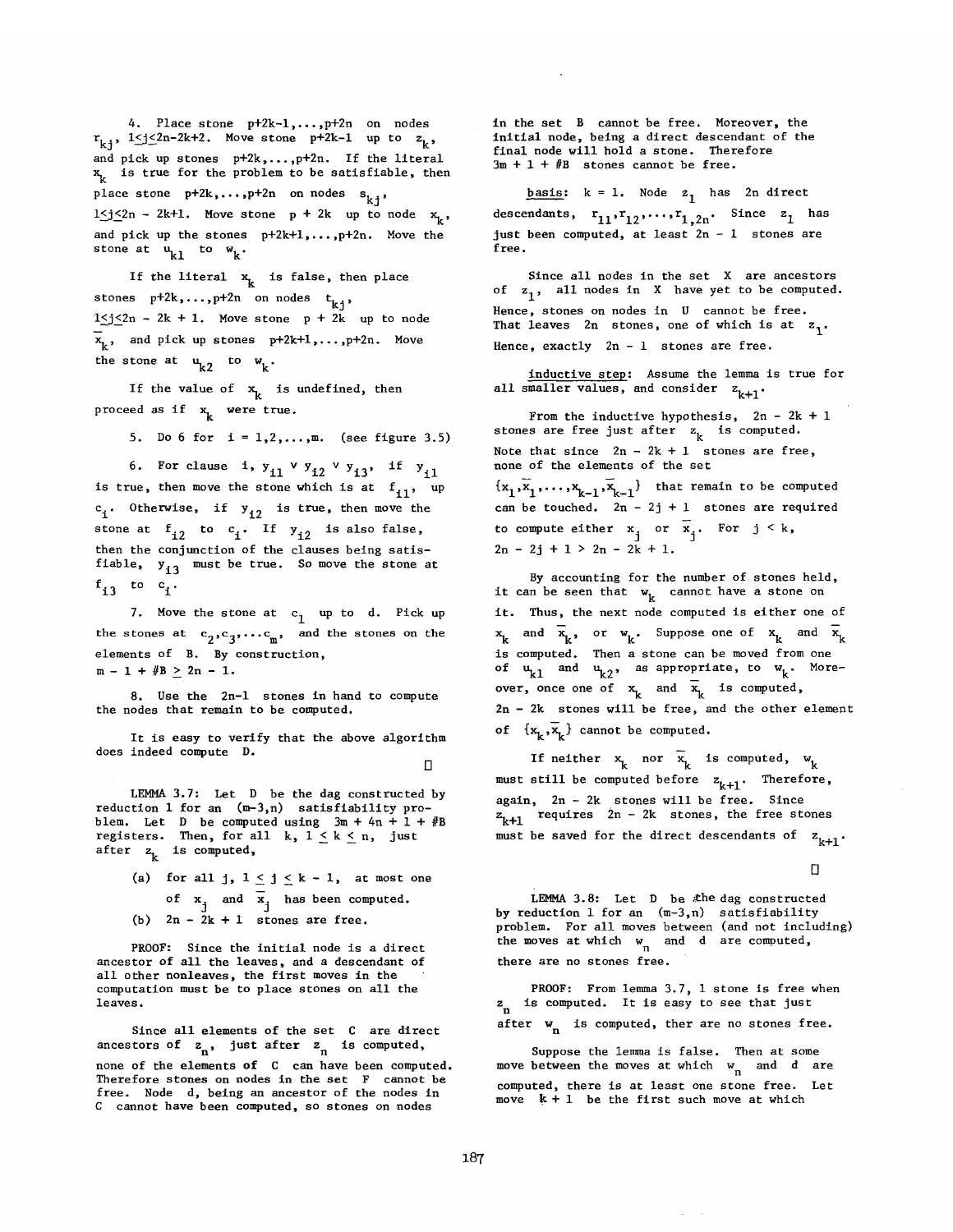## there is a free stone.

Consider move, k. By hypothesis, there are no free stones at move  $k$ . Thus move  $k$  computes ed node, say ty, hy taking a stone from a direct descendant of  $v$ , to  $v$ . Since we are interested only in moves between the moves that compute  $\omega$  and d, y can only be an element of the set  $\mathcal{C}^{\prime\prime}$ . Since nodes in C have d as a direct ancestor, the stone at node v cannot be free at the next move. Hence the stone that is freed must be on a direct descendant of v.

Since v is an element of C, let v be  $c_i$ , for some i,  $1 \le i \le m$ . By construction,  $c_i$ has  $f_{i1}$ ,  $f_{i2}$  and  $f_{i3}$  as direct descendants. i je je i stal y stal i stal i stal i stal i stal i stal i stal i stal i stal i stal i stal i stal i stal i st<br>Diskografija of the set  $\frac{1}{2}$  as given in the specific  $\frac{1}{2}$  and  $\frac{1}{2}$  as given in the specific  $\frac{1}{2}$  $1 \le j \le 3$ , let  $y_{1j}$  and  $y_{1j}$  refer to elements of the set X, as given in the specificication of the set E10 of edges.

Case 1: A stone is moved from  $f_{i1}$  to  $c_i$ . Then node  $y_{i1}$ , a direct ancestor of  $f_{i1}$  must have already been computed. From lemma 3.7,  $\overline{y}_{11}$ has not yet been computed. Thus  $f_{12}$  and  $f_{13}$ have a direct ancestor,  $\overline{y}_{i1}$ , that has yet to be not be free, contradicting the supposition that computed. Hence, the stones at  $\frac{1}{12}$ not be free, contradicting the supposition that<br>there is a free stone at move  $k + 1$ .

The remaining cases follow quite simply.  $\mathbb{R}$ 

LEMMA 3.9: Let D be the dag constructed by reduction 1 for an  $(m-3,n)$  satisfiability problem. If D is computed using  $? + 4n + 1$  $2m + 4n + 1 + iB$  registers, then the conjunction of the clauses is satisfiable.

PROOF: From lemma 3.7, for all  $k$ ,  $1 \leq k \leq n$ , just after the computation of z n. If ~k has between computed, assign the value to the value to the value to the value to the value to the value to the value to the value of  $\kappa$ just after the computation of  $z_n$ . If  $x_k$  has<br>been computed, assign the value true to the the value false to  $\alpha$  and true to  $\alpha$  and true to  $\alpha$ this assignment of values is such that the conthe value false to  $x_k$ , and true to  $\overline{x}_k$ . Suppose this assignment of values is such that the conjunction of the clauses is not satisfied. Then we will show that a contradiction must occur.

If the conjunction is not satisfied, there must be at least one clause, say i,  $1 \le i \le m$ , such that all literals in caluse 1 are false.<br>Let these literals be  $y_{i1}$ ,  $y_{i2}$  and  $y_{i3}$ . Since  $y_{i1}$  is a literal, for some k,  $1 \le k \le n$ ,  $y_{i1}$  is the assignment of values to literals, Yil being false, x k has not yet been computed. false,  $x_k$  has not yet been computed.

Similarly if  $y_{i1}$  is  $\bar{x}_k$ , then  $\bar{x}_k$  has not yet een computed. Evidently, f will have a direct fize and fize  $\mathbf{r}$  and fize  $\mathbf{r}$ ancestor that has not yet been computed. Similarly,  $f_{12}$  and  $f_{13}$  will also have direct ancestors<br>that have not been computed. Thus the stones at<br> $f_{11}$ ,  $f_{12}$  and  $f_{13}$  will be held there.

riom remma 3.0, there are no free stones when  $c_i$  is computed, nence  $c_i$  cannot be computed. without using an extra stone. But then D cannot be computed using  $3m + 4n + 1 + 4B$  stones. Contradiction

 $\Box$ 

LEMMA  $3.10$ : Problem 1 is in NP.

PROOF: If  $k < n$ , the number of nodes in a dag D, then the dag can be computed using no<br>more than k registers. Therefore, suppose  $k \le n$ .

Given the dag  $D$ , and the integer  $k$ , let T be a multitape nondeterministic Turing machine  $\frac{1}{2}$  and  $\frac{1}{2}$  are sequence of  $\frac{1}{2}$  parts,  $\binom{n}{1}$ ,  $\binom{n}{2}$ ,  $\binom{n}{2}$ ,  $\ldots$ ,  $\binom{n}{n}$ ,  $\binom{n}{n}$ ,  $\vdash \succeq \bot_1 \succeq \kappa$ , and 2 is a node in D. The integers can be represented in binary notation, and the nodes by the symbol "x" followed by an integer in binary notation.<br>The length of the sequence will be  $0(n \log n)$ . of as specifying that the stochastic that the stochastic interaction is placed on the stochastic interaction on  $\mathcal{L}_\text{c}$ 

Intuitively, the pair  $(i, x)$  may be thought of as specifying that the stone i is placed on  $\mathbf x$ . generated to see if there is a computation of D

The Turing machine then scans the sequence generated to see if there is a computation of D that corresponds to the sequence. The time taken by T is clearly polynomial in n, and independent of k. From [20], there is a one-tape nondeterministic Turing machine that accepts problem 1 in polynomial time.

The orientation  $\Box$ 

THEOREM 3.11: Given an integer  $k$ , the problem of determining if there is a computation of a dag that uses no more than k registers, is poly-<br>nomial complete (no recomputation of nodes).

PROOF: Note that the statement of the theorem refers to problem 1.

From [19,21], the satisfiability problem with exactly three literals per clause is polynomial complete. Therefore, given lemmas  $3.6-3.10$ , all we need to show is that the dag D constructed by reduction 1 for an  $(m-3,n)$  satisfiability is constructed deterministically in polynomial time.

Note that the number of nodes in D depends only on n, the number of variables, and m, the number of clauses. Moreover, the number of nodes in D is  $0(n^2+m)$ . Of the sets E1-E10 of edges, E1-E9, depend only on n and m. A list of ordered pairs of nodes, specifying the edges in D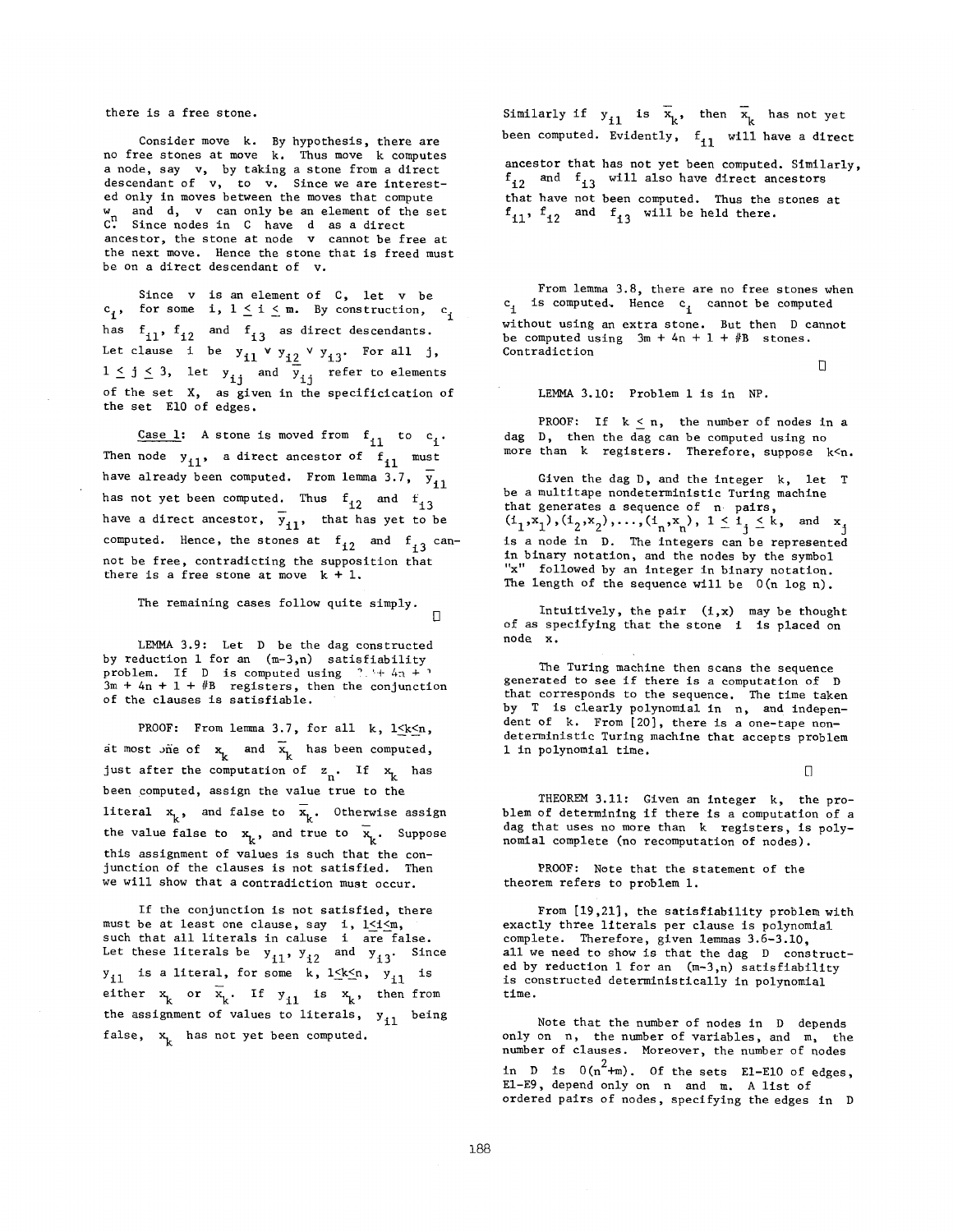can be constructed in one pass over the satisfiability problem.

 $\Box$ 

## 4. Permitting Recomputation

The reduction of the last section relied heavily on the ability to hold stones at designated nodes. If recomputation is permitted, the constructions of the last section are no longer adequate. However, we will show how minor modifications of the construction in the last section permit the reduction to work.

heavily on the ability to hold stones at designation of the ability to hold stones at designation of the abili

DEFINITION  $4.1$ : The computation of a dag is a sequence of moves in game  $\overline{1,}$  that starts with no stones on any node in the dag, and ends with stones on all the roots in the dag.

 $\Box$ 

EXAMPLE  $4.2$ : Consider the dag in figure  $4.3$ . In order to compute node  $b$ , m stones must be placed on the nodes  $a_1, a_2, \ldots, a_m$ . In order to compute node d, stones must be placed on nodes in the set



 $\mathbf{c} = \mathbf{c}_1, \mathbf{c}_2, \ldots, \mathbf{c}_m$ , it there are exactly in stones that may be used, once stones are placed on all nodes in the set C, none of the nodes in C may be recomputed. In order to recompute a node in C, there must be a stone on b. Since it takes m stones to compute b, recomputing a node in C is tantamount to starting afresh. and elements of  $C$  as  $\mathcal{C}$  as  $\mathcal{C}$  as  $\mathcal{C}$  as  $\mathcal{C}$  as  $\mathcal{C}$  as  $\mathcal{C}$  as  $\mathcal{C}$  as  $\mathcal{C}$  as  $\mathcal{C}$  as  $\mathcal{C}$  as  $\mathcal{C}$  as  $\mathcal{C}$  as  $\mathcal{C}$  as  $\mathcal{C}$  as  $\mathcal{C}$  as  $\mathcal{C}$  as  $\mathcal{C$ 

stones that may be used, once stones are placed

Clearly, treating d as the

 $\Box$ 

EXAMPLE  $4.4$ : Consider the dag in figure  $4.5$ . As in example 3.2, let a circle at a node mean that the node is a direct descendant of a final node that is the last node to be computed. Triangles at leaves  $h_1$  and  $h_2$  mean that the computation starts by placing stones on these leaves. Moreover, assume that  $h_1$  and  $h_2$  may

not be recomputed. From example 4.2, such an assumption is enforceable. We will show how a stone may be held at node z.



### Figure 4.5

Suppose that in addition to the 2 stones on  $h_1$  and  $h_2$ , there are 3 stones available. Since  $z$  must be computed before  $x$ , there is little point in placing one of these three stones<br>on  $s_1-s_3$ . In order to compute z, there must be stones on  $r_1-r_4$ . Since  $h_2$  may not be recomputed, The important point is that a store may not be held in the stone may not be held in the stone may not be held in the stock of  $\mathcal{L}$ at the remarking rout stolles must be praced on  $r_1 - r_1$ The important point is that a stone may not be held<br>at h<sub>1</sub>. Since h<sub>1</sub> may not be recomputed, neither direct descendant of the "final" node, will then the "final" node, will the  $\frac{1}{1}$  or  $\frac{1}{2}$  may be direct descendant of the "final" node, will therefore hold a stone.

Consider node  $z$ . Since  $z$  is a direct descendant of the "final" node, there must be a on z when the "final" node is computed. In order to compute node  $x$ , there must be stones on<br> $s_1, s_2, s_3$  and  $z$ . Since at most five stones may be held at either h 2 or r 2. Since r 2 may not 5e recomputed, the stone at z must remain the stone at  $\mathbf{1}$ held at either  $h_2$  or  $r_2$ . Since  $r_2$  may not be recomputed, the stone at z must remain there<br>until the "final" node is computed.

cendant of the "final" node, the "final" node, the "final" node, there must be a stone must be a stone must be

 $R = \frac{1}{2}$ 

REDUCTION 2: Let the terms used here be as in reduction 1. Let sets C, F, U, W, X, and Z be as in reduction 1.

Nodes: AuBuCuFuHuLuMuRSTVuUuWuXuZ

 $A = \{a_{i} | 1 \leq j \leq 2n + 2\}$  $B = \{b_{i} | 1 \leq j \leq 2n - m + 1\}$  $H = \{h_{j} | 1 \leq j \leq 4n \}$  $L = {\ell_i | 1 \leq j \leq 3m + 8n + 2 + \#B}$  $M = \{pivot, initial, d, final\}$ RSTV =  $\{r_{k,j} | 1 \le k \le n, 1 \le j \le 2n - 2k + 4\}$  u  $\{s_{k_1}, t_{k_1}, v_{k_1} | 1 \le k \le n, 1 \le j \le 2n - 2k+3\}$ Edges: EO  $\cup$  E1  $\cup \ldots \cup$  E10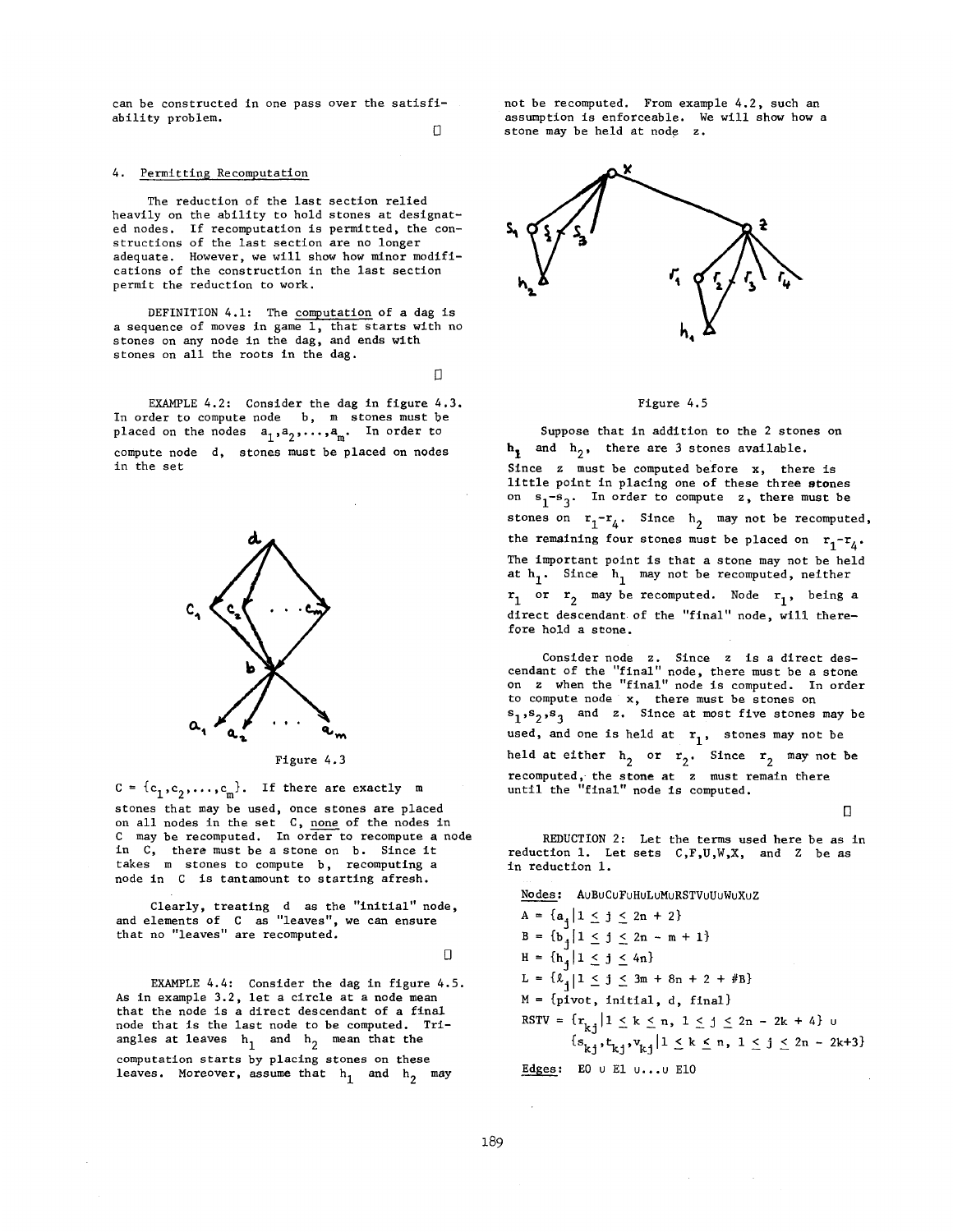

- $E0 = \{(pivot,g) | g \in L\}$ u $\{(g,pivot) | g \in A \cup B \cup F \cup H \cup U\}$
- E1 =  $\{(initial,g) | g \in A \cup B \cup F \cup H \cup U\}$
- E2 = {(g,initial) |  $g \in \text{C} \cup \text{RSTV}$ }
- $\texttt{E3 = \{(final, g) | g \in W \cup X \cup Z \cup \{r_{k1}, s_{k1}, t_{k1}, v_{k2} | l \leq k \leq n} \} }$  $\cup$  {initial,d,v<sub>nl</sub>}}

$$
E4 = \{ (x_k, z_k), (\overline{x}_k, z_k), (x_k, u_{k1}), (\overline{x}_k, u_{k2}) \} \le k \le n \}
$$

$$
ES = \{ (v_{k1}^{'}, u_{kj}) | 1 \leq k \leq n, 1 \leq j \leq 2 \} \cup \{ (v_{n1}^{'}, h_{4n}^{'}) \}
$$
  
\n
$$
EG = \{ (x_k^{'}, s_{kj}^{'}), (\overline{x}_k^{'}, t_{kj}^{'}), (w_k^{'}, v_{kj}^{'}) | 1 \leq k \leq n, \}
$$

$$
1 \leq j \leq 2n - 2k + 3
$$
  

$$
\{(z_{1}, r_{1,2}) | 1 \leq k \leq n, 1 \leq j \leq 2n - 2k + 4\}
$$

$$
E6' = \{ (r_{k1}, r_{4k-3}), (s_{k1}, r_{4k-2}), (t_{k1}, r_{4k-1}),
$$

$$
(v_{k, i+1}, h_{4k}) | 1 \le k \le n, 1 \le j \le 2
$$

 $k$ ,  $j+1$  4 $k$   $-$ <br>sets E7-E10 are as for reduction 1.

$$
f_{\rm{max}}
$$

IHEUKEM  $4.7$ : Given an integer  $K$ , the problem of determining if there is a computation of a dag that uses no more than k registers is poly-<br>nomial complete.

PROOF: SIMILAT to the proofs in section 3.

## 5. Validating Register Allocations

in this section we consider a seemingly simpler problem in register allocation. Suppose no value is computed more than once. Then, for any computation, a register can be associated with each node. In other words, each computation defines a function from nodes to registers. From figure  $1.3$ , the converse - for each function from nodes to registers, there exists a computation is not true. Here we examine, if given a function from nodes to registers, there exists a compu-<br>tation that computes nodes into those registers.

DEFINITION: Let  $Q = x_1 x_2 ... x_n$  be a  $\frac{1}{2}$  in a dag. No. 1 is said to in a dag. sequence or nodes in a dag. Node u is sa appear before node v in  $\alpha$ , if for some i, j,  $1 \leq i < j \leq n$ , u is  $x_i$  and v is  $x_j$ . Node v is said to appear after node u in  $\alpha$ . If a node u appears before node v, and v appears before node  $w$  in  $Q_2$ , then  $v$  is saf to appear between  $\mathbf u$  and  $\mathbf w$  in  $\mathbf Q$ . The term occur may sometimes be substituted for "appear".<br> $\square$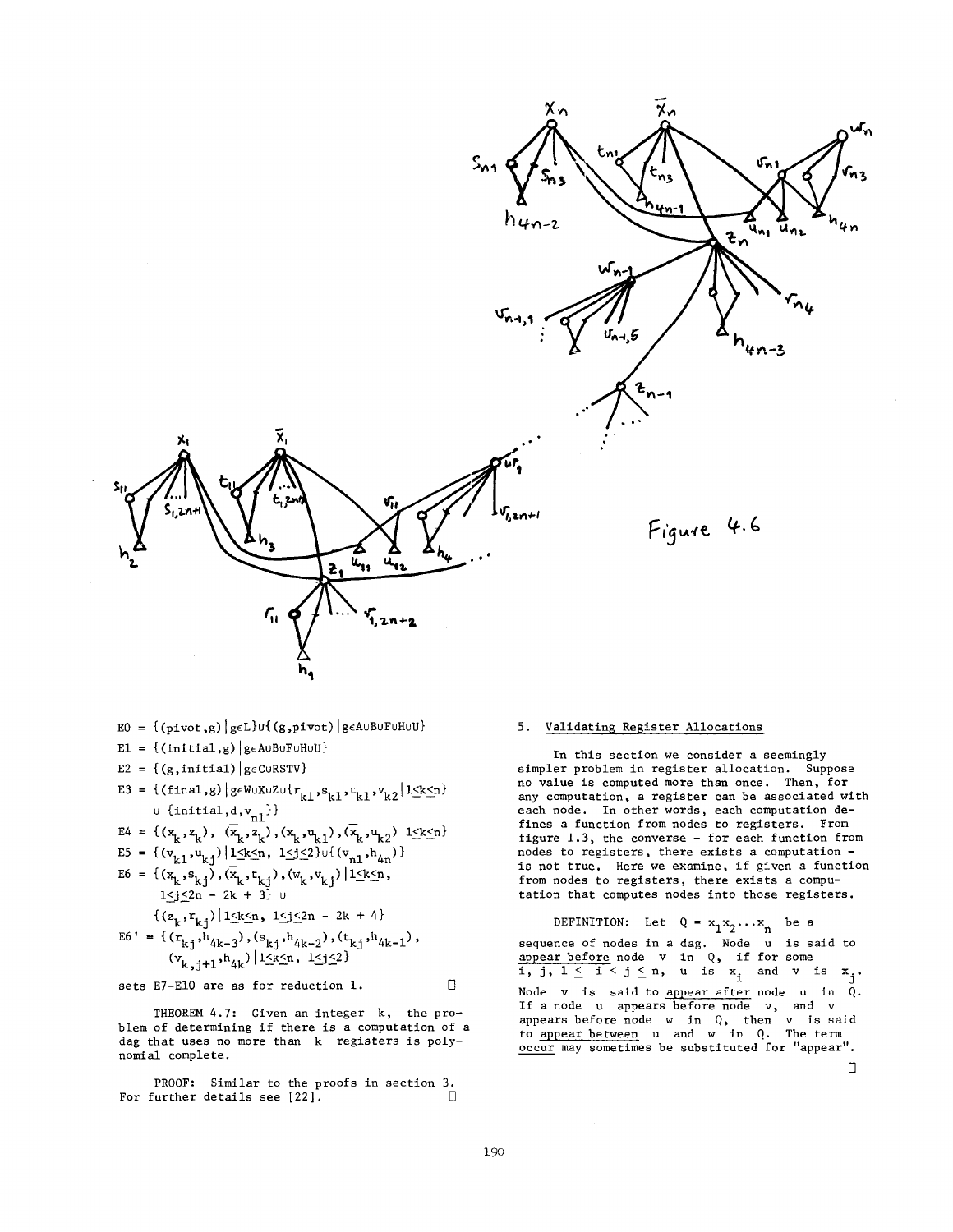DEFINITION: Let  $Q = x_1 x_2 \dots x_n$  be a sequence of nodes in a dag D. Q is called a complete sequence of nodes in  $D$  if every node in appears exactly once in  $Q$ .

DEFINITION: Given a dag D, let L be a function from nodes in D into the set of names.  $L$  will be called an allocation for  $D$ . The pair  $(D,L)$  will often be referred to as a program d or just program.

Suppose a value is in a specified register. It should be retained in the register, at least as long as it is needed. It will be needed until all its direct ancestors have been computed.

DEFINITION: Given a program  $(D,L)$ , Let Q be a sequence of nodes in  $D.$  (Q,L) is said to  $\sum_{i=1}^n$  $\frac{\text{Simplicative}}{\text{Simplicative}}$ , is not directed by  $\cdot$  and D, if<br>(1) u is a direct descendant of w, and

 $\frac{1}{2}$   $\frac{1}{2}$   $\frac{1}{2}$   $\frac{1}{2}$   $\frac{1}{2}$   $\frac{1}{2}$   $\frac{1}{2}$   $\frac{1}{2}$   $\frac{1}{2}$   $\frac{1}{2}$   $\frac{1}{2}$   $\frac{1}{2}$   $\frac{1}{2}$   $\frac{1}{2}$   $\frac{1}{2}$   $\frac{1}{2}$   $\frac{1}{2}$   $\frac{1}{2}$   $\frac{1}{2}$   $\frac{1}{2}$   $\frac{1}{2}$   $\frac{1}{2}$   $\mathbf{E}(\mathbf{u}) = \mathbf{E}(\mathbf{v})$ 

DEFINITION: Let  $Q$  be a complete sequence of a program (D,L), if (W,L) is consistent,  $\alpha$  is a set of and v in D, if  $\alpha$  is the set of  $\alpha$  $\frac{1}{2}$  is not appear v in D, then v is not appear v is not appear v is not appear v is not appear v is not appear v is not appear v is not appear v is not appear v is not appear v is not appear v is not appear v is not and for all nodes  $u$  and  $v$  in  $D$ , if  $u$  appears before  $v$  in  $D$ , then  $v$  is not a descendant of u.  $\Box$ 

Completeness of a sequence ensures that an attempt will be made to compute every node. A realization also forces descendants to be computed before their ancestors. Consistency ensures that the value of a node will be retained in the appropriate register, as long as it is needed.

EXAMPLE  $5.1$ : Example 1.1 gave a program to compute the dag in figure 1.2 using three registers. The realization corresponding to that program is given by figure 5.2.

stone i 2 1 3 i 2 3 i 2 3 i 2 3 i 2 3 i 2 3 i 2 3 i 2 3 i 2 3 i 2 3 i 2 3 i 2 3 i 2 3 i 2 3 i 2 3 i 2 3 i 2 3  $\mathbf{1}$  $\mathbf{1}$  $\mathbf{1}$  $\overline{2}$ 3 stone Figure 5.2 Figure 5.2

e b~a~l t2 t3 t4 i 2 3 2 i i I 3 Figure 5.3

Figure 5.3

Consider the sequence  $Q$  in figure 5.3.  $Q$ is complete, since it contains all the nodes in D. Moreover descendants appear before their ancestors in  $Q$ . However  $Q$  is not a realization of  $D$ , node x is needed to compute the computer that he computed the computer three computers and the contract of the  $\sum_{i=1}^{n} a_i$  $\frac{1}{2}$  it can be used.  $\ddot{\phantom{0}}$ it can be used.

PROBLEM 3: Given a program dag  $(D,L)$ , does  $(D,L)$  have a realization?

REDUCTION 3: Given an m-clause satisfiability problem over n variables  $x_1, x_2, ..., x_n$ where for all  $\pm 1 \leq \pm \leq m$  aloves  $\pm 1$  has exactly 3 literals, y, , y, , a program dag  $(D,L)$  as follows:

1. For all k,  $1 \leq k \leq n$ , construct two leaves s, and s,, correspondi  $\kappa$  is  $\kappa$  and  $\kappa$  if  $\kappa$  is  $\kappa$  in  $\kappa$  in  $\kappa$  in  $\kappa$  is  $\kappa$  in  $\kappa$  in  $\kappa$  in  $\kappa$  is  $\kappa$  in  $\kappa$  is  $\kappa$  in  $\kappa$  is  $\kappa$  in  $\kappa$  is  $\kappa$  in  $\kappa$  is  $\kappa$  in  $\kappa$  is  $\kappa$  in  $\kappa$  is  $\kappa$ 

2. For all i, j,  $1 \leq i \leq m$ ,  $1 \leq j \leq 3$ , construct nodes  $P_{i,j}, q_{i,j}$ ,  $r_{ij}$  and  $\overline{r}_{ij}$ , as in figure 5.4, and edges  $(q_{i,j}, p_{i,j})$ ,  $(p_{i,j}, r_{i,j})$ . Let  $L(p_{4,4}) = P_{4,4}$ ,  $L(q_{4,4}) = Q_{4,4}$  and  $L(r_{4,4}) = L(r_{4,4})$ Also constru and  $(q_{13}, r_{11})$ .

The subdag created in figure 5.4 corresponds to clause i. The nodes  $r_{ij}$  and  $\overline{r}_{ij}$  correspond to the literals  $y_{i,j}$  and  $\overline{y}_{i,j}$ .

 $\frac{1}{3}$  For all  $\frac{1}{3}$   $\frac{1}{3}$   $\frac{1}{3}$  and  $\frac{1}{3}$  and  $\frac{1}{3}$ sists of the literals  $y_{i,j}$ ,  $y_{j,j}$  and  $y_{j,j}$ . all j,  $1 \le j \le 3$ , since  $y_{j,j}$  is a literal, there exists a k,  $1 \le k \le n$ , such that  $y_{1j}$  is either  $x_k$  or  $\overline{x}_k$ . If  $y_{i,j} = x_k$ , we use the symbol " $y_{1i}$ " to refer to node  $s_k$ , and " $y_{1i}$ " to refer to node  $s_i$ . Otherwise, if  $y_i, y_i \geq x_i$ , use the symbol "y, " to  $\overline{y}_{11}$ " to refer to node  $s_k$ .

For all 1, j,  $1 \leq i \leq m$ ,  $1 \leq j \leq 3$ , construct the edges  $(r_{i,j}, y_{i,j})$  and  $(\overline{r}_{i,j}, \overline{y}_{i,j})$ .  $\Box$ 

LEMMA 5.5: Let  $(D,L)$  be the program conatructed by reduction 3 for an  $(m-3,n)$  satisfiability problem. If the conjunction of clauses is satisfiable, then  $(D,L)$  has a realization.

PROOF: We will construct a realization for I. I. I. In the sequence  $\mathcal{L}$  is equivalent to the sequence  $\mathcal{L}$  is equivalent to the sequence  $\mathcal{L}$ 

1. Initially the sequence  $Q$  is empty. As a convention, nodes may be added to  $Q$  on the right only. Do 2 for  $k = 1, 2, ..., n$ .

2. If the literal  $x_k$  is true for the conjunction of clauses to be satisfiable, then add  $\mathbf{s}_k$ , all direct ancestors of  $\mathbf{s}_k$ , and  $\mathbf{s}_k$  to Q. Otherwise, add  $\overline{s}_k$ , all direct ancestors of  $\overline{s}_k$ and  $s_k$  to  $Q$ .

Note that all direct ancestors of  $s_k$  and  $\overline{s}_k$ are elements of the set

 $\{r_{i,j}, r_{i,j} \mid 1 \leq i \leq m, 1 \leq j \leq 3\}$ . Each element of

П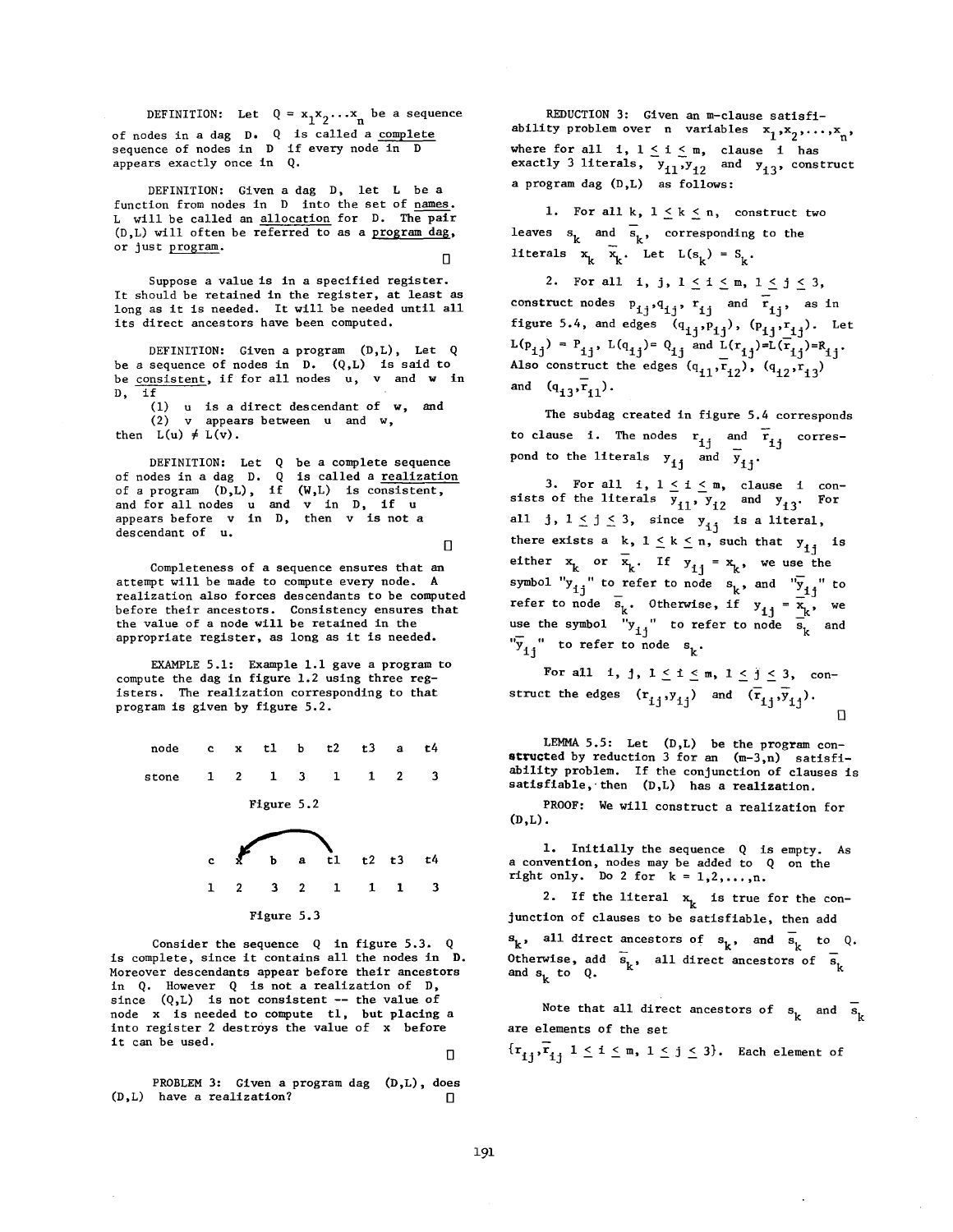



this set has only one direct descendant. Moreover, by construction, for all i, j,  $1 \leq i \leq m$ ,  $1 \leq j \leq 3$ , both  $r_{ij}$  and  $\overline{r}_{ij}$  cannot both be direct ancestors of the same node. Therefore only one of  $r_{ij}$  and  $\bar{r}_{ij}$  has been added to Q. Since  $L(r_{ij})$  is equal only to  $L(\overline{r}_{ij})$ ,  $(Q,L)$ must so far be consistent.

3. For all i, j,  $1 \le i \le m$ ,  $1 \le j \le 3$ , if  $r_{ij}$  has been added to Q, then add  $p_{ij}$  and  $\bar{r}_{ij}$ to Q. Note that  $p_{1j}$  is the unique direct ancestor of  $r_{i,j}$ , and that for all nodes x in D, if  $x \neq p_{i,j}$ , then  $L(x) \neq L(p_{i,j}).$ 

4. At this stage, note that for all i, j,  $1 \leq i \leq m$ ,  $1 \leq j \leq 3$ ,  $\overline{r}_{i,j}$  has been added to the list, but that  $r_{1j}$  may not have. For all 1,  $1 < 1 < m$ , do 5.

5. Consider clause i, given by  $y_{11}$  v  $y_{12}$  v  $y_{13}$ . Since the conjunction of clauses satisfiable, clause i must be true. Without ss of generality let y., be true. We will show that  $r_{i1}$  appears in Q before  $r_{i1}$ .

Since  $y_{i1}$  is a literal, for some k,

 $k < n$ , y<sub>ri</sub> is either x or x<sub>1</sub>. It y<sub>ri</sub> x,, then, by construction, r., is a direct ancestor of  $s_k$ . Since  $y_{i1}$  is true  $x_k$  must be true, so from part 2, above,  $s_k$  and  $r_{i1}$  are added to Q.

If, on the other hand,  $y_{i1}$  is  $\bar{x}_k$ , then, construction,  $r_{i,j}$  is a direct ancestor of  $s_{i,j}$ . nce y<sub>sa</sub> is true, x, is true, and s, and  $r_{i1}$  are added to Q by part 2.

Since both  $P_{i1}$  and  $\overline{r}_{i2}$  have been added to Q, node q<sub>il</sub> can now be added to the sequence Q. Once  $q_{11}$  is added to Q,  $L(\overline{r}_{12})$ , which

 $\overline{r}_{12}$  shares with  $r_{12}$ , can be used for  $r_{12}$ , unless of course,  $r_{12}$  is already in Q. In either case,  $q_{i2}$  can now be computed, and similarly q<sub>i3</sub>.



# Figure 5.6

LEMMA 5.7: Let  $u_1$ ,  $u_2$ ,  $v_1$  and  $v_2$  be nodes a dag D such that for  $i = 1, 2$ , u is a direct ancestor of  $v_i$ . Let  $L(u_1) = L(u_2)$  and  $L(v_1) = L(v_2)$ . Let Q be a realization of  $(D,L)$ . Then  $v_1$  appears before  $v_2$  in Q if and only if  $u_1$  appears before  $u_2$ .

PROOF: Suppose  $u_1$  appears before  $u_2$ , but that  $v_2$  appears before  $v_1$ . We will show that a contradiction must occur.

Since Q is a realization of  $(D,L)$ , descendants must appear before their ancestors. Since  $v_1$  is a descendant of  $u_1$ , it follows that the nodes appear in the order  $v_2$ ,  $v_1$ ,  $u_1$ ,  $u_2$ . Since  $u_2$  is a direct ancestor of  $v_2$ , and  $\bar{L}(v_1)=L(v_2)$ , (Q,L) cannot be consistent. Hence Q cannot be a realization of (D,L) contradiction.

The converse follows similarly.

 $\Box$ 

LEMMA 5.8: Let (D,L) be the program constructed by reduction 3 for an (m-3,n) satisfi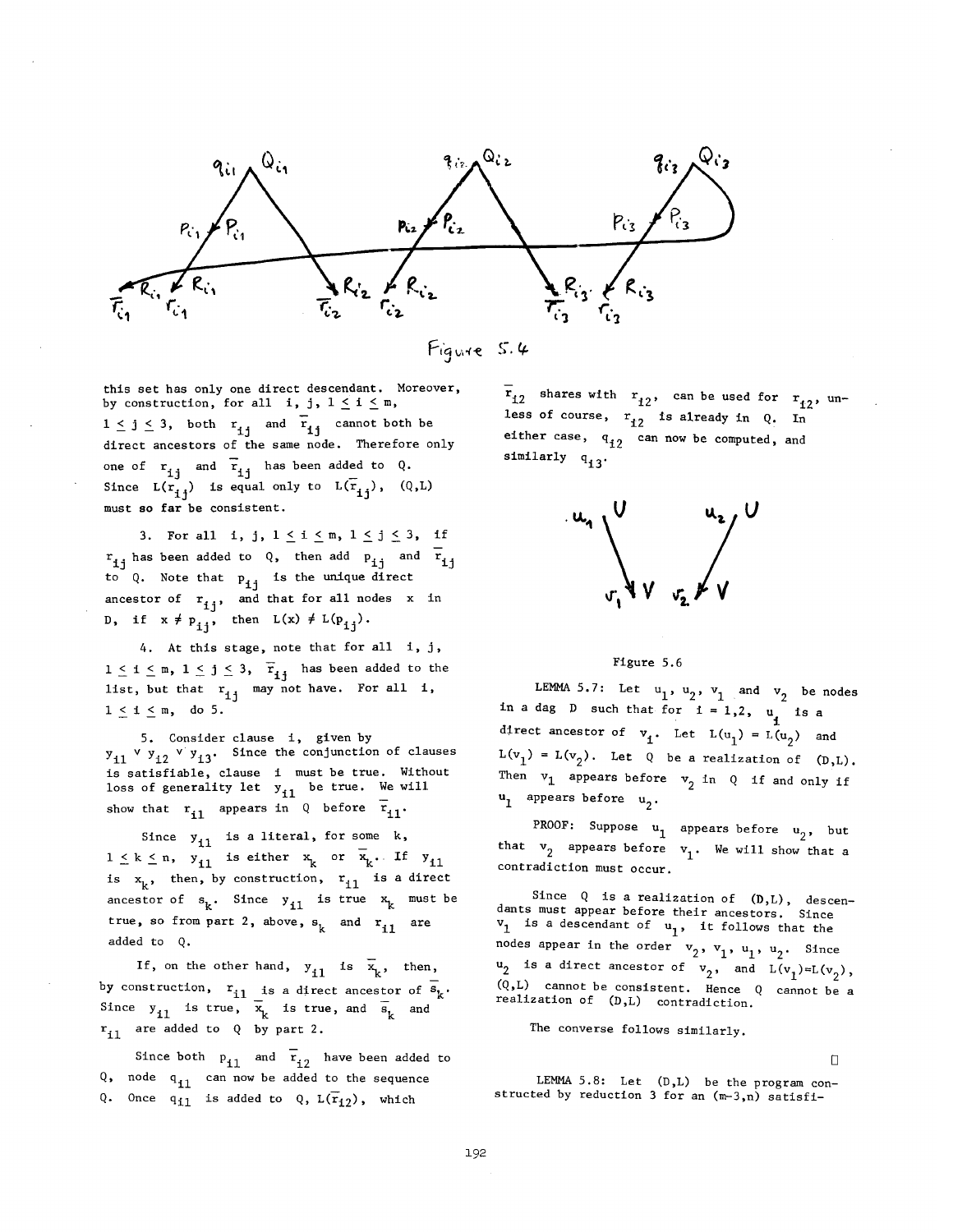ability problem. Let Q be a realization of (D,L). Then for all  $i, 1 \leq i \leq m$  there exists<br>a j,  $1 \leq j \leq 3$ , such that  $r_{i,j}$  appears before PROOF: Suppose the lemma is false. Then  $r_{ii}$  in Q.

PROOF: Suppose the lemma is false. Then there exists an i,  $1 \le i \le m$ , such that for all<br>j,  $1 \le j \le 3$ ,  $\overline{r}_{1j}$  appears before  $r_{1j}$  in Q. We will show that a contradiction must occur.

Thus, for  $\mathcal{O}(\mathcal{O}_\mathcal{A})$  to be consistent, any direction of  $\mathcal{O}_\mathcal{A}$ (In figure 5.4) note that  $L(\overline{r}_{ij}) = L(r_{ij})$ .<br>Thus, for (Q,L) to be consistent, any direct  $N_{\rm eff}$  , being a descendant of  $\epsilon$  , being a descendant of  $\epsilon$  $\mathbf{u}$  ij in A. We therefore  $\mathbf{u}$ Note also that  $\begin{bmatrix} x \\ y \end{bmatrix}$ , being a descendant of  $q_{1j}$ ,<br>must appear before  $q_{1j}$  in Q. We therefore conclude that:

| $\mathfrak{q}_{11}$ | before | $\mathbf{r_{i2}}$  |
|---------------------|--------|--------------------|
| $r_{12}$            | before | $\mathbf{q}_{12}$  |
| $a_{12}$            | before | $r_{13}$           |
| $r_{13}$            | before | $\mathbf{q}_{1,3}$ |
| $\mathbf{^{q}13}$   | before | $\mathbf{r_{11}}$  |
| $r_{11}$            | before | $q_{11}$           |
|                     |        |                    |

Thus 0 cannot be a realization of  $(D,L)$  contradiction.

LEMMA 5.9: Let (D,L) be the program con-

 $I$   $\mathbb{R}$  DMMA E  $\theta$  a  $I_{\text{eff}}$  (D, I) has the problem con- $\alpha$  is the conjunction of  $\beta$  for  $\alpha$  is  $\alpha$   $\beta$   $\alpha$ ) as satisfies problem is part is part is problem by the interest of the interest of the interest of the interest of the inter  $\frac{1}{2}$ , so we only need to show that if  $\frac{1}{2}$ 

PROOF: The if part is provided by lemma 5.5. So we only need to show that if  $(D,L)$  has a realization then the conjunction of clauses is<br>satisfiable.  $k$ , if  $k$  is computed before  $k$  is computed by  $k$  is computed by  $k$ , if  $k$  is computed by  $k$ 

Let Q be a realization for (D,L). <u>F</u>or al  $t = -x - y$  for  $k$ .  $\frac{1}{2}$  such that as such as such as such as such as such as such assignment of values is such as such as such as  $\frac{1}{2}$ that the conjunction of  $\mathbf{k}$ 

Suppose this assignment of values is such since the conjunction of continues is not considered.<br>Since the continues is not considered as a continued as satisfied, there exists a consideration and clause

Since the conjunction of clauses is not satisfied, there must be at least one clause such that all the literals in the clause are false.<br>Let clause  $i$  be such a clause.

 $\frac{1}{2}$  and  $\frac{1}{2}$  are I. For some  $\frac{1}{2}$  and  $\frac{1}{2}$  i. For some  $\frac{1}{2}$  and  $\frac{1}{2}$  and  $\frac{1}{2}$  and  $\frac{1}{2}$  and  $\frac{1}{2}$  and  $\frac{1}{2}$  and  $\frac{1}{2}$  and  $\frac{1}{2}$  and  $\frac{1}{2}$  and  $\frac{1}{2}$  and  $\frac{1$ ich that  $r_{i,i}$  appears before  $r_{i,i}$ , without : generality, let case i: s k is a direct descendant of ril. The direct descendant of ril. The direct descendant of ril. The direct of ril. The direct descendant of ril. The direct of ril. The direct of ril. The direct of ril. The direct of

Since  $r_{i1}$  appears before  $\bar{r}_{i1}$ , from lemma 5.7,

value true. By construction, the literal ylles with the literal ylles  $\mathcal{L}_\mathbf{X}$  $k$  k. Hence  $k$  k. Hence  $k$  $T_{\rm tot}$  other case follows similarly.

before Sk" Thus x k is assigned the S k appears to the S k appears to the S k appears to the S k appears to the

The other case follows similarly.

 $\Box$ 

LEMMA 5.10: Problem 3 is in NP.

**PROOF:** Straightforward. 
$$
\Box
$$

THEOREM 5.11: Given a program  $(D,L)$  the PROOF: The construction of reduction 3 can clearly be performed in polynomial time.

PROOF: The construction of reduction 3 can clearly be performed in polynomial time. The theorem follows from lemma 5.5, 5.7-5.10.  $\Box$ 

#### 6. Other Problems cerned with the number of registers used. When  $\alpha$

The problems in sections 3 and 4 were concerned with the number of registers used. When recomputation is permitted, another concern might be the length of the computation. Clearly, the lower bound on the length of the computation is given by the case in which no nodes are re-

computed.<sup>+</sup> This bound can be achieved by placing a fresh stone on every node. Therefore it only makes sense to talk of limiting the length of a In addition to the game that has been considered so far, Walker (15), considered a number of the constant of the constant of the constant of the constant of the constant of the constant of the constant of the constant of the constant of the constant of the consta

In addition to the game that has been con**the december to the game -- registers of storage --** $\overline{\phantom{a}}$  at  $\overline{\phantom{a}}$ that models two levels of storage  $-$  registers and core memory. red stones (registers) RI,R 2 .... ,Rr, and an

GAME 2: Let there be a finite set of  $r$ red stones (registers)  $R_1, R_2, \ldots, R_r$ , and an infinite set of <u>black stones</u> (core locations)<br> $L_1, L_2, \ldots$ .

> i. place a black stone on a leaf  $\frac{2.00 \times 10^{-6} \text{ m/s}}{2.00 \times 10^{-6} \text{ m/s}}$

1. place a black stone on a leaf

- if there are red stones on a red stones.
- $\ddotsc$  of  $\ddotsc$  and  $\ddotsc$  and  $\ddotsc$

if there are red stones on every direct descendant of a node  $x$ , then:

- direct descendants of x
- $\overline{\phantom{0}}$ direct descendants of x

 $\pm$  We should really exclude moves that pick up that pick up that pick up that pick up that pick up that pick up that pick up that  $\Box$ 

 $^{\texttt{+}}$ We should really exclude moves that pick up stones when determining the length of a computation, since such a move is not necessary in practice.

stones when determining the length of a com-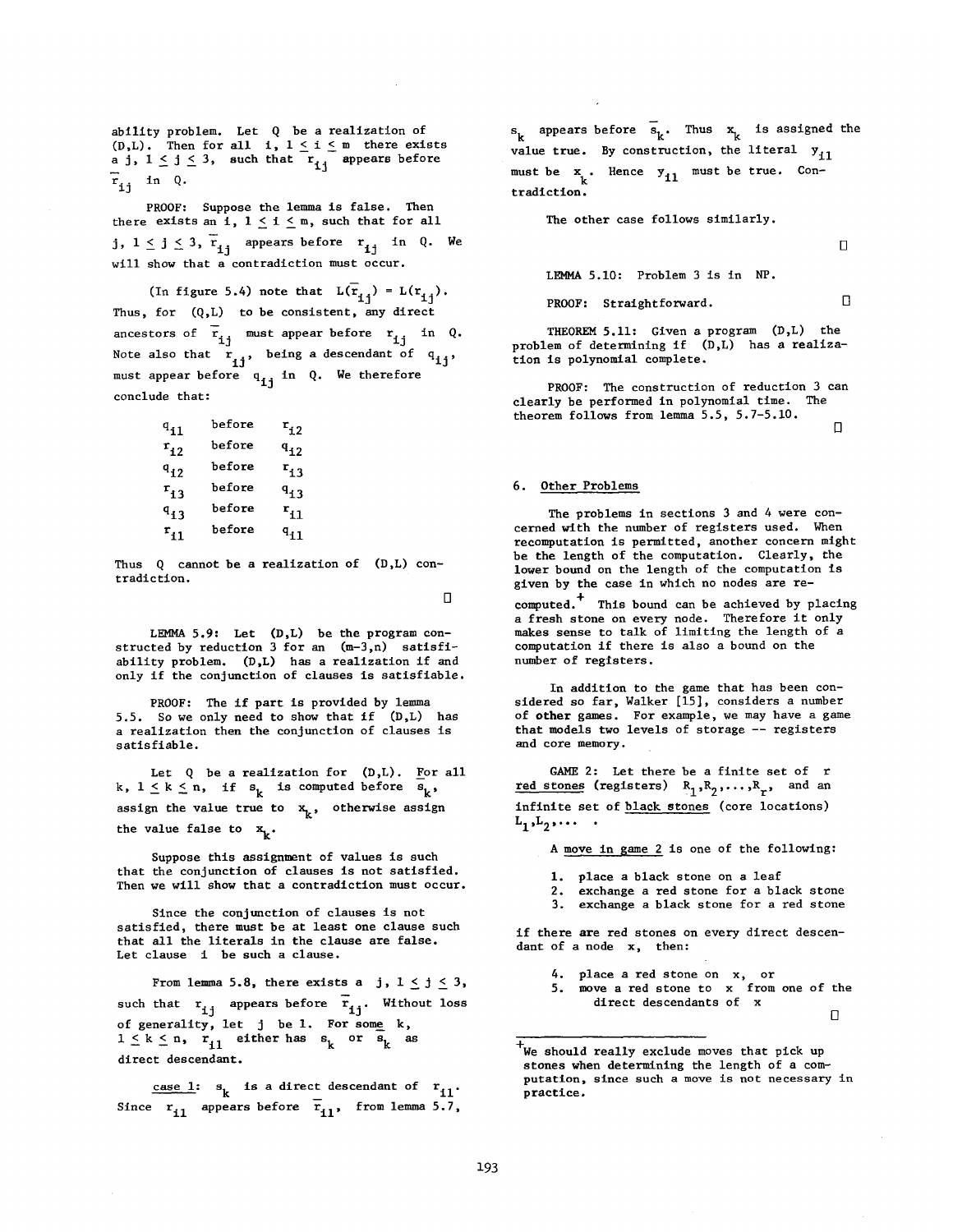Given a fixed value of  $r$ , there are  $0(n^r)$ ways of arranging red stones on nodes in the dag. Note that the black stones can be treated as indistinguishable. Thus it is expected that problems based on game 2 will be in NP. Moreover, problems based on game 2 easily encompass problems based on game 1.

Another possible game arises from the incor-<br>poration of "parallel assignment" instructions. Note that the dag in figure 7.1 would require three



Figure  $6.1$ 

stones if computed using the definition of computation in sections 3 and 4. But, if instead of allowing a stone to be placed on only one node at a time, stone could be placed on all direct<br>ancestors of a set of nodes, then the dag in figure 6.1 could be computed using two stones.

GAME 3: Let there be an infinite supply of labelled stones. A move in game 3 is one of the following:

1. place a stone on a leaf

2. pick up a stone from a node

if there are stones on all direct descendants of a set of nodes  $X = \{x_1, x_2, \ldots, x_n\}$ , then:  $4.4.$  for some subset W of  $\mathcal{A}$  , move stones to  $\mathcal{A}$ 

3. places stones on a subset of  $X$ , or 4. for some subset W of X, move stones to nodes in  $W$  as follows:

For all  $w \in W$ , move a stone to w from a direct descendant of w.

Note that it is not necessary to consider combinations of 3 and 4 above.

sections 3 and 4 would also work for problems based

It is expected that the reductions in sections 3 and 4 would also work for problems based 7. Practical Sisnificance

## 7. Practical Significance

Fortunately, the dags used in the reductions in this paper tend not to occur in practice. In most programs straight line sections tend to be fairly small. The practical significance of the results that have been presented is twofold:  $(1)$ Since the dags that occur in practice tend to be simple, it would be worthwhile to study register allocation for restricted classes of dags; (2) If the dags are small enough, then efficient enumerative techniques might be worth considering.

Acknowledgments: Interest, suggestions and criticism by John Bruno, Neil Jones, Ray Strong and Jeff Ullman are greatly appreciated.

# References

- 1. J. W. Backus, et al, The FORTRAN automatic coding system. Proc. WJCC 11 (1957) 188-198. also in S. Rosen (ed) Programming systems and languages, McGraw-Hill, New York. (1967) 29- $2.47.$ 
	- 2. J. C. Beatty, A global register assignment algorithm, in R. Rustin (ed) Design and optimization of compilers, Prentice-Hall, Englewood Cliffs, N. J. (1972) 65-68.
	- 3. J. C. Beatty, An axiomatic approach to code optimization for expressions. JACM 19,4  $(0ct. 1972), 613-640.$
	- 4. M. A. Breuer, Generation of optimal code for arithmetic expressions via factorization, CACM 12,6 (June 1969) 333-340.
	- 5. V. A. Busam, D. W. Englund, Optimization of expressions in FORTRAN, CACM 12,12 (Dec. 1969), 666-674.
	- 6. G. Chroust, Scope conserving expression evaluation, IFIP  $'71$ , TA-3, 178-182.
	- 7. W. H. E. Day, Compiler assignment of data items to registers, IBM Sys. J. 9,4 (1970) 281-317.
	- 8. L. P. Horwitz, R. M. Karp, R. E. Miller, S. Winograd, Index register allocation, JACM 13,. (Jan. 1966) 43-61.
	- 9. K. Kennedy, Index register allocation in straight line code and simple loops. In R. Rustin (ed) Design and optimization of compilers, Prentice-Hall, Englewood Cliffs, N. J., (1972) 51-64.
	- 10. E. S. Lowry, C. W. Medlock, Object code optimization CACM 12,1 (Jan. 1969) 13-22.
	- 11. T. Marill, Computational chains and the simplification of computer programs, IRE Trans. on Elec. Comp. EC-11,2 (April 1962) 173-180.
	- 12. Ikuo Nakata, On compiling algorithms for arithmetic expressions, CACM 10,8 (Aug. 1967) 492-494.
	- 13. R. R. Redziejowski, On arithmetic expressions and trees, CACM 12,2 (Feb. 1969) 81-84.
	- . R. Sethi, J. D. Ullman, 1 optimal code for arithmetic expressions, JACM 17, 4 (Oct. 1970) 715-728.
	- 15. S. A. Walker, Some graph games related to the efficient calculation of expressions, IBM Res. Rep. RC-3628 (Nov. 1971) 17 p.